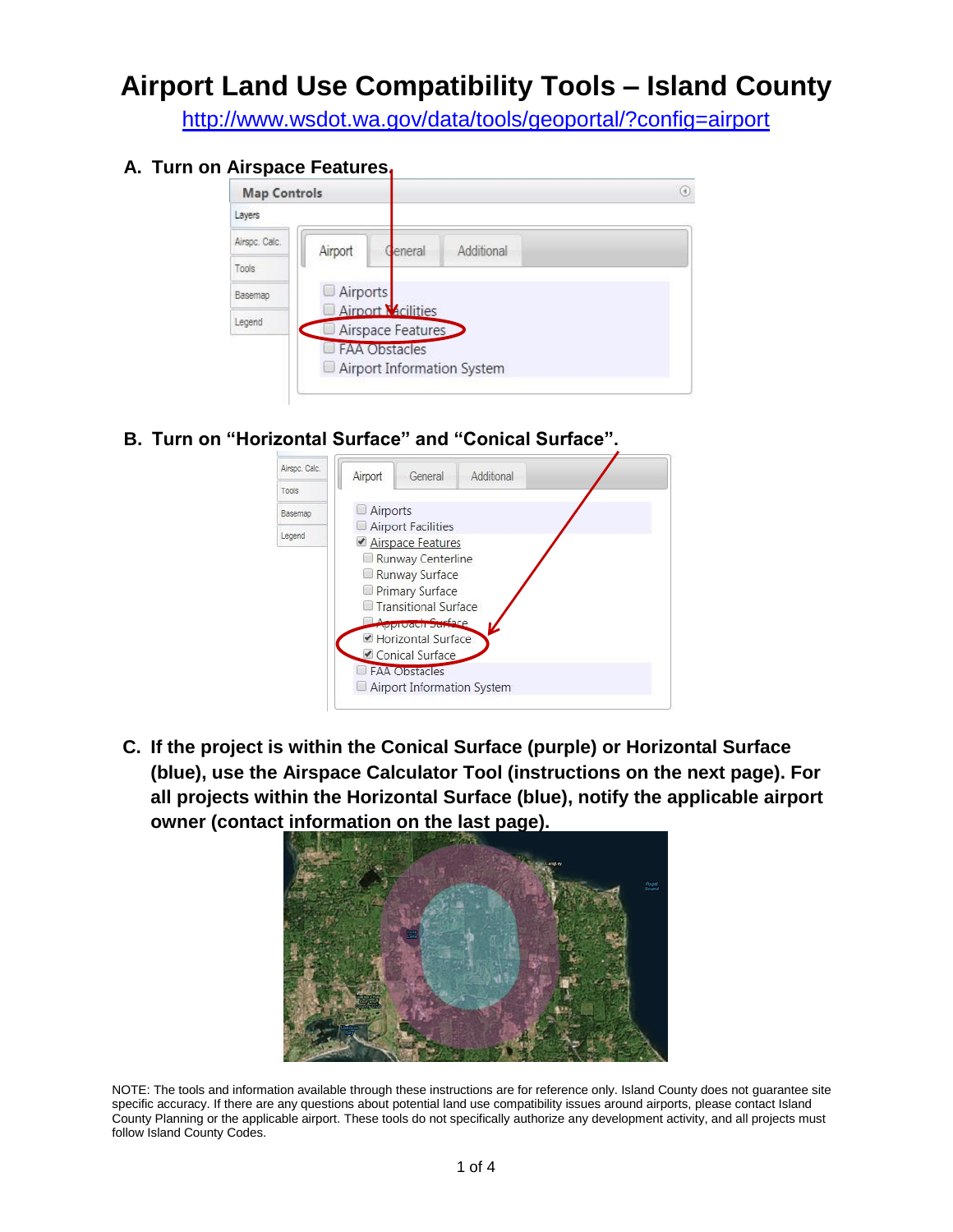## **Airspace Calculator Instructions**

**1. Click on the "Airspace Calculator" tab on the left.**



### **2. Type in the structure's height.**

| <b>Map Controls</b> |                  | C                                                        |  |
|---------------------|------------------|----------------------------------------------------------|--|
|                     |                  |                                                          |  |
|                     |                  |                                                          |  |
|                     |                  |                                                          |  |
| Latitude            | atitu Mo         |                                                          |  |
| Structure Height    | Structure Height |                                                          |  |
|                     |                  | Clear Graphics                                           |  |
| Calculate           |                  | <b>Reset</b>                                             |  |
|                     | Longitude        | Airspace Calculator<br>long tude<br>Get coords. from map |  |

**3. Click on "Get coordinates from map", and click the map where the structure is going to be built, then click "Calculate".**

| <b>Map Controls</b> |                            |                         | ⊛              |  |  |  |
|---------------------|----------------------------|-------------------------|----------------|--|--|--|
| Layers              |                            |                         |                |  |  |  |
| Airspc. Calc.       | <b>Airspace Calculator</b> |                         |                |  |  |  |
| Tools               |                            |                         |                |  |  |  |
| Basemap             | Longitude                  | longitude               |                |  |  |  |
|                     | Latitude                   | latitude                |                |  |  |  |
| Legend              | Structure Height           | <b>Structure</b><br>elo |                |  |  |  |
|                     | Get coords. from map       | m                       | Clear Graphics |  |  |  |
|                     | Calculate                  |                         | <b>Reset</b>   |  |  |  |

NOTE: The tools and information available through these instructions are for reference only. Island County does not guarantee site specific accuracy. If there are any questions about potential land use compatibility issues around airports, please contact Island County Planning or the applicable airport. These tools do not specifically authorize any development activity, and all projects must follow Island County Codes.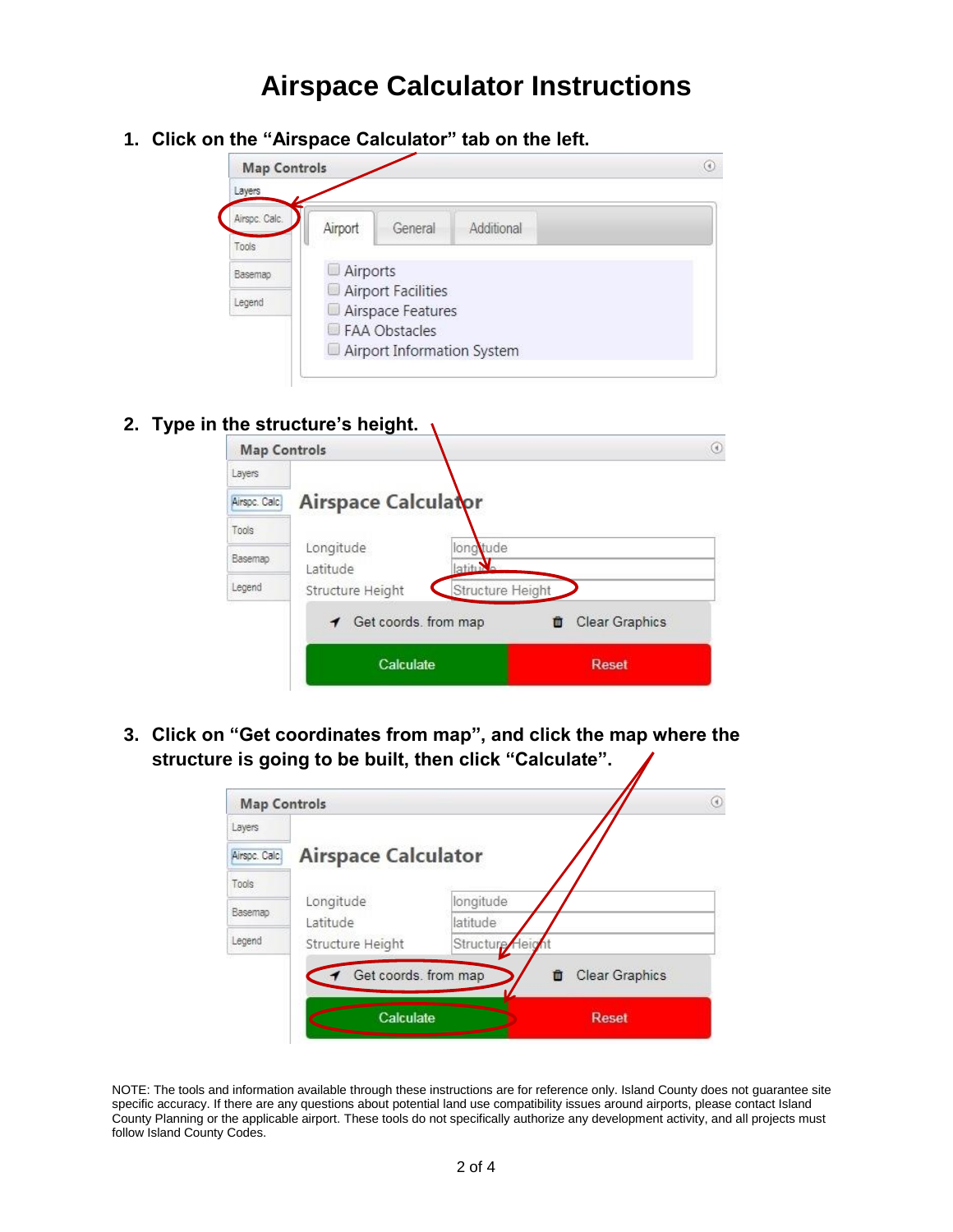### **Airspace Calculator Instructions, cont.**

**4a. If the structure does NOT penetrate the airport's airspace, this message will show up. For all projects within the Horizontal Surface (see page 1), notify the applicable airport owner (contact information on the last page). This message box also gives the airspace height. In this example, a structure would have to be above 218 feet and 3 inches to penetrate the airspace.** 



**4b. If the structure DOES penetrate the airport's airspace, this message will show up. Click the link to access the form. Applicants MUST fill out the form and send it to the FAA (address is on the form). Also, applicants should send a copy to the applicable airport owner (contact information on the next page).**



NOTE: The tools and information available through these instructions are for reference only. Island County does not guarantee site specific accuracy. If there are any questions about potential land use compatibility issues around airports, please contact Island County Planning or the applicable airport. These tools do not specifically authorize any development activity, and all projects must follow Island County Codes.